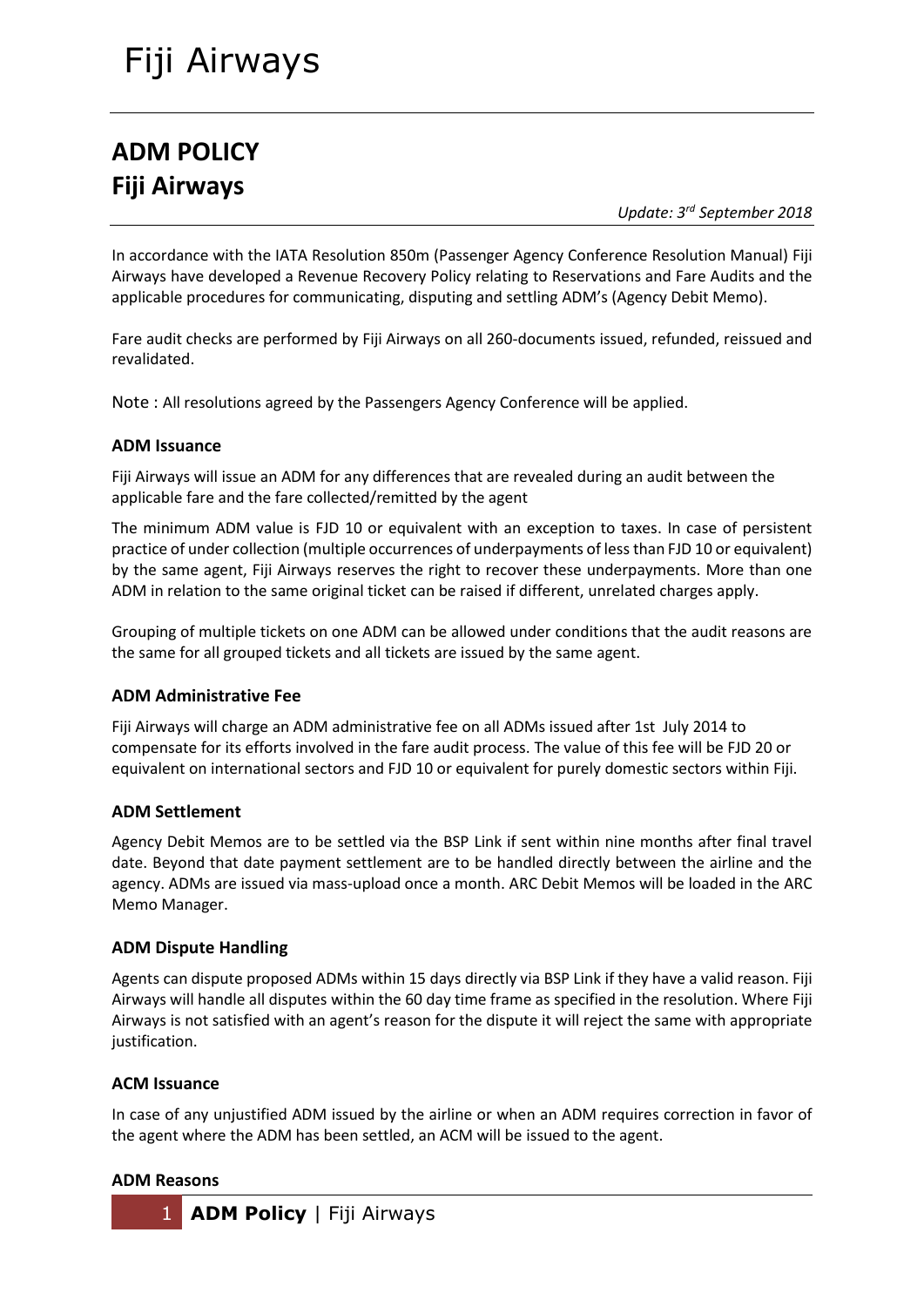# Fiji Airways

An ADM will be issued but limited not to the following reasons

#### **Fare/Tax/Surcharge & Exchange Audit**

All fares, fare rules and booking rules are subject to audit. Included, but not limited to this audit control is the correct application of:

- Fares & Fares conditions
- Taxes & fuel surcharges
- Minimum/ Maximum Stay, Advance Purchase Rules, Seasonality & flight applications
- Booking Class & Waitlisted Segments
- Commissions & Discounts
- Stopovers & Transfers
- Rebooking fees, recalculation of Re-issue / Rerouting

#### **Refund Audit**

Correct application of all refund rules must be adhered to. Included, but not limited to this audit control is the correct calculation of:

- The refunded amount, taxes & fuel surcharge
- The Commission/Discount amount
- The cancellation/admin penalty as per fare rule and Fiji Airways Tariffs.

All refund requests of expired documents will require prior approval from Fiji Airways.

#### **Subclass Abuse Audit**

All tickets sold are audited on the correct application of the matching booking classes. In case subclass abuse is noticed, the agent responsible for causing this abuse will receive the ADM.

#### **Missing information**

Key identifiers are: tour code, ticket designator, date of birth, ticket number on EMD/VMPD.

The ticket Endorsement Box must **not** be used to dispatch any messages besides the mandatory information as per fare rules, Airline endorsement or as per country specific regulations.

# **Credit Card chargeback**

In case Fiji Airways is debited by the credit card acquirer for a fraud case, a purchase rejection by the passenger or credit card misuse on a ticket issued by the agent, Fiji Airways will charge the agent for the cost. The agent is responsible for checking the validity of the credit card and to ensure that the cardholder's signature is provided as well as ensuring that the card is accepted for payment by Fiji Airways.

#### **Plating Violations**

As per IATA Resolution 852

#### **Baggage Allowances**

**Segment Removal Verification (SRV) of inactive segments**